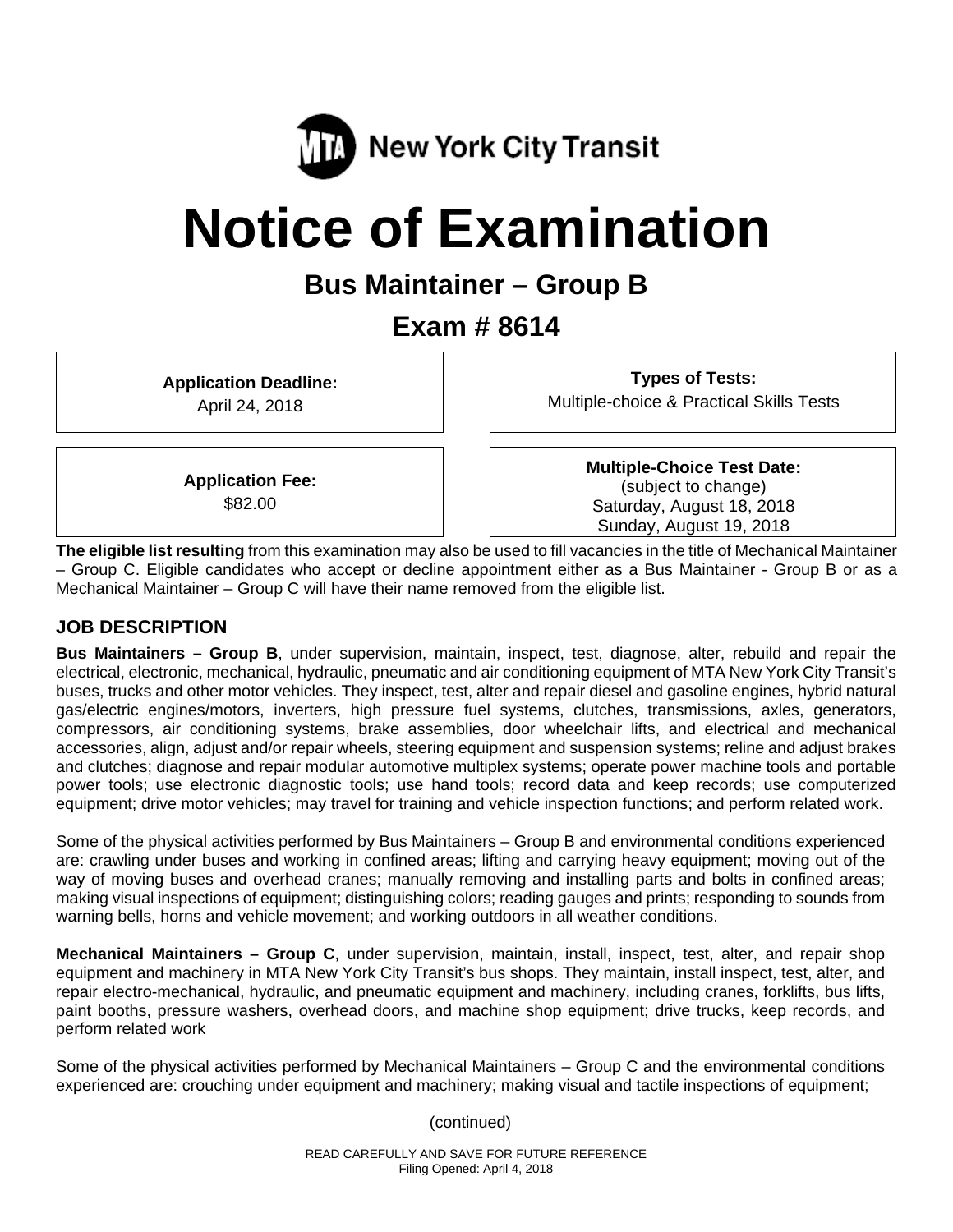#### **JOB DESCRIPTION (continued)**

reading gauges and drawings; climbing into and out of maintenance pits; working in confined spaces; climbing ladders and structures; operating lifts and overhead machinery and cranes; welding; using hand and power tools; hearing warnings (verbal, horns, bells); carrying heavy tools and equipment; and working outdoors in all weather conditions.

**Special Working Conditions:** Bus Maintainers – Group B and Mechanical Maintainers – Group C may be required to work various shifts including nights, Saturdays, Sundays, and holidays.

(These brief descriptions do not include all of the duties of these positions.)

#### **SALARY AND BENEFITS**

The current minimum salary for Bus Maintainer – Group B is \$30.8124 per hour for a 40-hour week, with an increase to \$36.2499 in the sixth year. The current minimum salary for Mechanical Maintainer – Group C is \$30.8124 per hour for a 40-hour week, with an increase to \$36.2499 in the sixth year. These rates are subject to change. The benefits of these positions include, but are not limited to, night and weekend salary differentials, paid holidays, vacations, sick leave, a comprehensive medical plan, and a pension plan.

#### **HOW TO QUALIFY**

**Education and Experience Requirements:** By the **last day of the Application Period,** you must meet one of the requirements in "1" or "2":

- 1. Four years of full-time satisfactory experience as a journey-level mechanic (i.e., a fully trained, knowledgeable, experienced, proficient, and competent mechanic) repairing passenger automobiles, trucks, buses, or aircraft; or
- 2. Three years of full-time satisfactory experience at the journey-level as described in paragraph "1" above, plus the completion of one of the following listed below before obtaining your journey-level experience:
	- A. Two years of full-time satisfactory experience as a mechanic's helper, apprentice or trainee performing or assisting in the work described above; or
	- B. Graduation from a recognized trade school or technical school with a major course of study in automotive mechanics or a closely related field, totaling 600 hours; or
	- C. Graduation from a vocational high school with a major course of study in automotive mechanics, or a closely related field; or
	- D. Graduation from an accredited college or university with an associate's degree or higher with a major course of study in automotive mechanics or a closely related field.

Vocational high school, trade school or technical school education must be approved by a State's Department of Education or a recognized accrediting organization. College education must be from an accredited college or university, accredited by regional, national, professional or specialized agencies recognized as accrediting bodies by the U.S. Secretary of Education, and by the Council for Higher Education Accreditation (CHEA).

Qualifying part-time experience will be credited on a pro-rated basis.

**The following types of experience are not acceptable**: auto body and fender repair; auto or truck assembly; dealership make-ready repair; fuel, oil and lube servicing; vehicle inspection; exclusive specialty replacement shop work, such as tire replacement, replacement of exhaust parts (muffler), glass, climate control parts, etc.; and salvage and junkyard extraction.

You may be given the multiple-choice and practical skills tests before we review your qualifications. You are responsible for determining whether you meet the qualification requirements for this examination prior to submitting your application. If you are marked "Not Qualified," your application fee will **not** be refunded and you will **not** receive a score.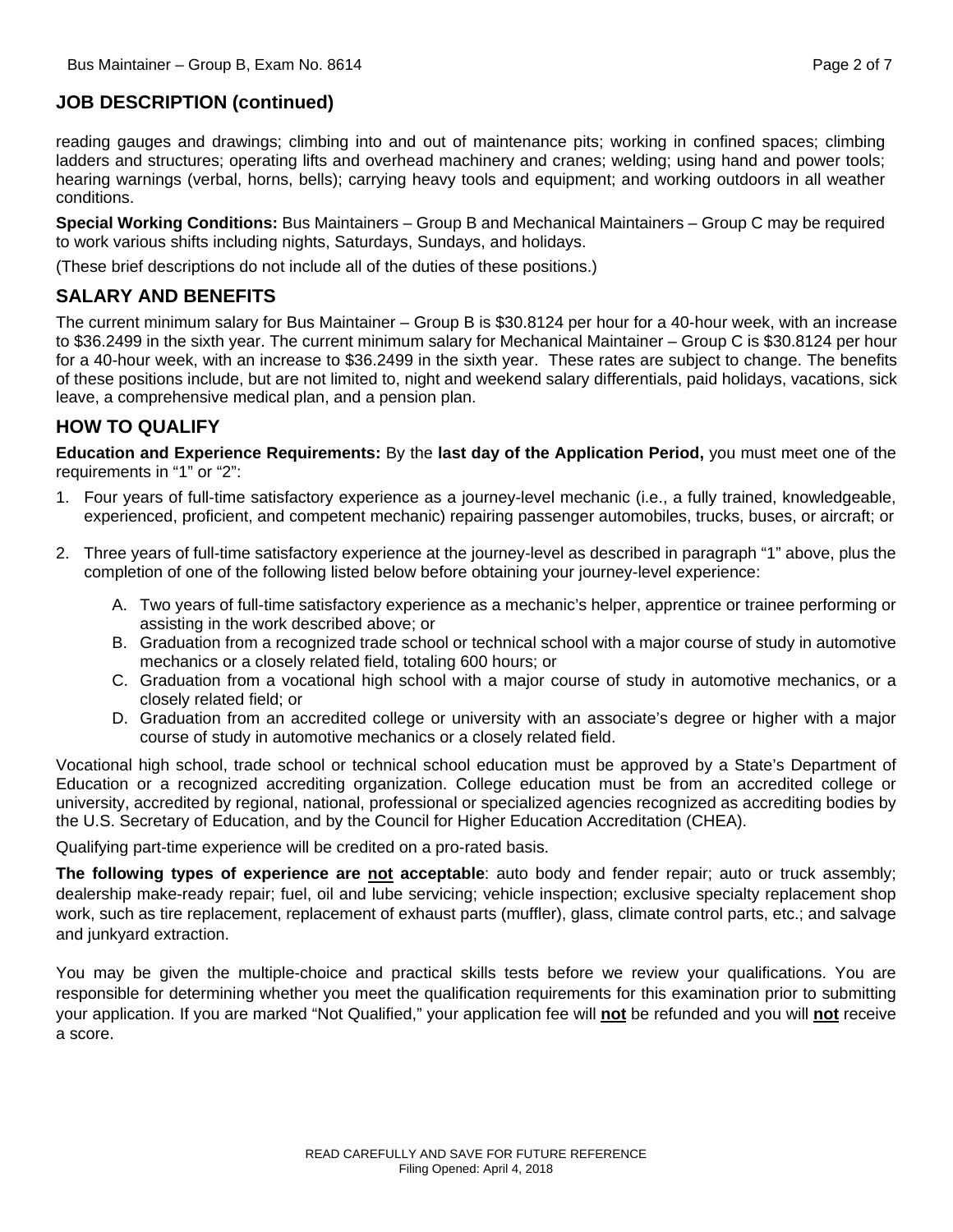#### **REQUIREMENTS TO BE APPOINTED**

#### **Driver License Requirement:**

**Bus Maintainers – Group B:** At the time of appointment, you must possess either:

- 1. A Class B Commercial Driver License (CDL) valid in the State of New York with a passenger endorsement and no disqualifying restrictions that would preclude the performance of the duties of this title.
- 2. A Motor Vehicle Driver License valid in the State of New York and a Learner Permit for a Class B CDL valid in the State of New York with a passenger endorsement and no disqualifying restrictions.

If you qualify under "2" above, your appointment will be subject to the receipt of a Class B CDL valid in the State of New York with a passenger endorsement and no disqualifying restrictions at the end of a special training course in bus operation.

If you fail to successfully complete the special training course in bus operation, including the receipt of a Class B CDL valid in the State of New York with a passenger endorsement and no disqualifying restrictions, you will be terminated. If you have serious moving violations, license suspensions or an accident record you may be disqualified.

The Class B CDL, as described above, must be maintained for the duration of your employment in the title. Such license and/or Learner Permit must not include any restrictions which would preclude the performance of Bus Maintainer – Group B work.

**Mechanical Maintainers – Group C:** At the time of appointment, you must possess either:

- 1. A Class B Commercial Driver License (CDL) valid in the State of New York with no disqualifying restrictions that would preclude the performance of the duties of this title.
- 2. A Motor Vehicle Driver License valid in the State of New York and a Learner Permit for a Class B CDL valid in the State of New York with no disqualifying restrictions.

If you qualify under "2" above, you must meet the following conditions or your employment will be terminated:

- 1. You must pass a special training course in truck operation offered by MTA New York City Transit; and
- 2. You must receive a Class B CDL valid in the State of New York with no disqualifying restrictions within six months of your appointment.

The Class B CDL, as described above, must be maintained for the duration of your employment. Such license and/or Learner Permit must not include any restrictions which would preclude the performance of Mechanical Maintainer – Group C work. If you have any serious moving violations, license suspension, or an accident record, you may be disqualified.

**Medical Requirement:** Medical guidelines have been established for the positions of Bus Maintainer – Group B and Mechanical Maintainer – Group C. You will be examined to determine whether you can perform the essential functions of the positions of Bus Maintainer – Group B and Mechanical Maintainer – Group C. Where appropriate, a reasonable accommodation will be provided for a person with a disability to enable him or her to take the examination, and/or perform the essential functions of the job.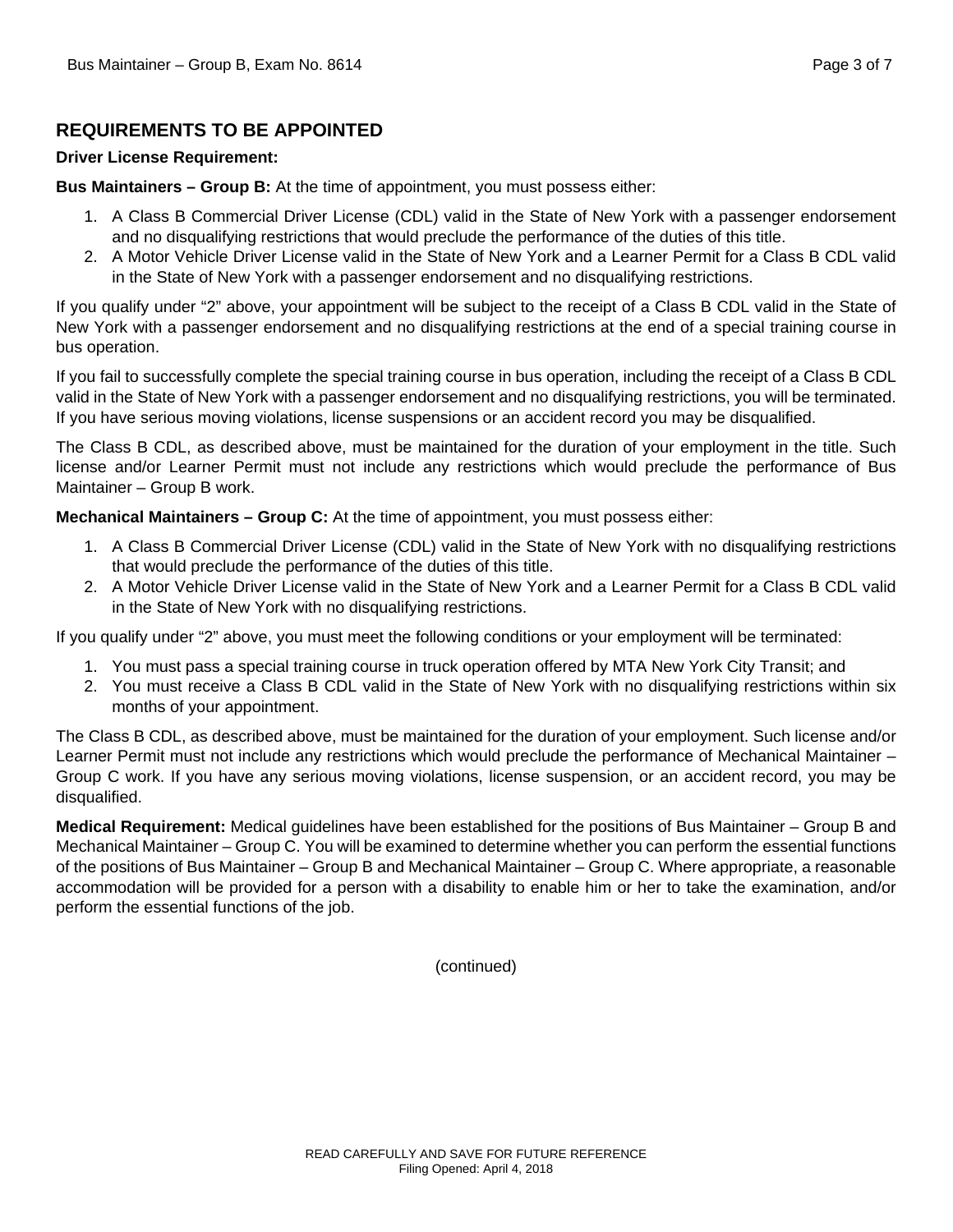# **REQUIREMENTS TO BE APPOINTED (continued)**

**Drug Screening Requirement:** You must pass a drug screening in order to be appointed, and if appointed, you will be subject to random drug and alcohol tests for the duration of your employment. Additionally, if you have tested positive on a drug or alcohol test or had a refusal to test during pre-employment or while employed by a Federal DOTregulated employer during the applicable period, you must have completed the Substance Abuse Professional (SAP) process required by federal law in order to be appointed to these safety-sensitive positions.

**Residency:** New York City residency is not required for these positions.

**English Requirement:** You must be able to understand and be understood in English.

**Proof of Identity:** Under the Immigration Reform and Control Act of 1986, you must be able to prove your identity and your right to obtain employment in the United States prior to employment with MTA New York City Transit.

#### **HOW TO OBTAIN AN APPLICATION**

During the application period, you may obtain an *Application* for this examination online at http://www.mta.info/nyct/hr/appexam.htm or in person at the MTA New York City Transit Exam Information Center as indicated below:

**MTA New York City Transit Exam Information Center:** Open Monday through Friday, from 9 AM to 3 PM, in the lobby at 180 Livingston Street, Brooklyn, New York. Directions: take the A, C, F or R trains to the Jay Street-Metro Tech Station, or the 2, 3 or G train to the Hoyt Street Station.

## **REQUIRED FORMS**

- 1. **Application:** Make sure that you follow all instructions included with your *Application*, including payment of fee. Save a copy of the instructions for future reference.
- 2. **Education and Experience Test Paper:** Write your social security number in the box at the top of the cover page, and the examination title and number in the box provided. This form must be filled out completely and in detail for you to receive your proper rating. Keep a copy of your completed Education and Experience Test Paper for your records.
- 3. **Foreign Education Fact Sheet (Required only if you need credit for your foreign education for this examination):** If you were educated outside the United States, you must have your foreign education evaluated to determine its equivalence to education obtained in the United States. The services that are approved to make this evaluation, as well as instructions on how to submit this evaluation are listed in the Foreign Education Fact Sheet included with your application packet. When you contact the evaluation service, ask for a "document-by document" (general) evaluation of your foreign education.

## **HOW TO SUBMIT AN APPLICATION AND PAY THE APPLICATION FEE**

If you believe you meet the requirements in the "How to Qualify" section, **you must apply by mail**.

MTA New York City Transit will **not** accept applications in person.

#### **Applications by Mail must:**

- 1. Include all of the required forms, as indicated in the "Required Forms" section above.
- 2. Be postmarked by the last day of the application period.
- 3. Be mailed to the address in the "Correspondence Section" of this notice.
- 4. Include the appropriate fee in the form of a money order.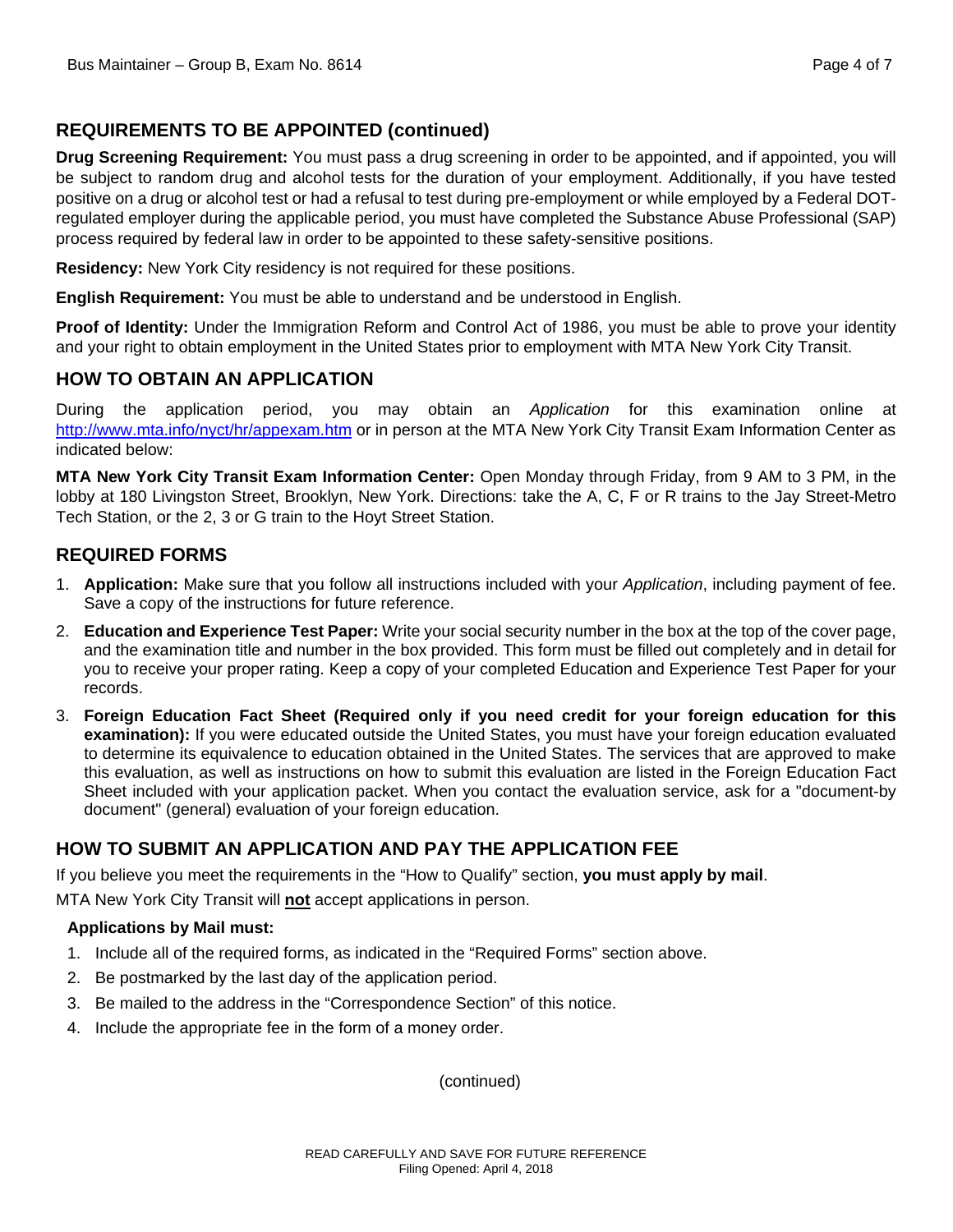## **HOW TO SUBMIT AN APPLICATION AND PAY THE APPLICATION FEE (continued)**

#### **The Money Order (Postal Money Order Preferred) must:**

- 1. Be made payable to MTA New York City Transit.
- 2. Be valid for one year.
- 3. Have the following information written on it: your name, home address, the last four digits of your social security number, and the exam title and exam number.

Save your money order receipt for future reference and proof of filing an *Application*.

#### **Cash and personal checks will not be accepted**.

**Application Fee:** This fee is generally not refundable. Under special circumstances, you may be entitled to a refund. You should refer to the Department of Citywide Administrative Services (DCAS) Exam Regulations to determine if you are entitled to a refund prior to requesting a refund. You can refer to the bottom of the last page of this Notice of Examination for instructions on how to obtain a copy of the DCAS Exam Regulations.

#### **HOW TO SUBMIT AN APPLICATION WHEN REQUESTING A FEE WAIVER**

Applicants who wish to request a Fee Waiver must obtain an *Application* in person at the MTA New York City Transit Exam Information Center as indicated below and must submit the *Application* and required forms by mail to the address in the Correspondence section below **by the last day of the application period.**

MTA New York City Transit will not accept applications in person. Additional information on requesting an application fee waiver is available with the *Application.* 

#### **ADMISSION LETTER**

An *Admission Letter* will be mailed to you about 10 days before the date of the multiple-choice test. If you do not receive an *Admission Letter* at least 4 days before the test date, you may obtain a duplicate letter at the MTA New York City Transit Exam Information Center (as indicated above). A paper copy of the *Admission Letter* is your ticket for admission to the test.

#### **THE TEST**

You will be given a qualifying multiple-choice test and a competitive practical skills test. You must achieve a score of at least 70% to pass each test. Only those who pass the qualifying multiple-choice test will be called to take the practical skills test. Your score on the practical test will determine 100% of your final score.

Veterans' or Disabled Veterans' Credit will be granted only to eligible passing candidates who request that such credit be applied. Veterans' or Disabled Veterans' Credit should be requested at the time of application, but **must** be requested before the date the eligible list is established. Claims for Veterans' or Disabled Veterans' Credit cannot be made once the eligible list is established.

The qualifying multiple-choice test may include questions on the maintenance, troubleshooting and repair of buses, automobiles and trucks, including their engines, transmissions, running gears, air-conditioning, and electrical and mechanical accessories; proper selection and use of materials, machinery and tools of the trade; safe and efficient work practices; reading and interpreting specifications and drawings; related mathematical calculations; record keeping; and other related areas.

The competitive practical skills test may be designed to measure your ability to use tools; read schematics; install, repair, and adjust vehicle components; and troubleshoot and repair electrical components using meters and other equipment.

#### **TEST ADMINISTRATION GUIDELINES**

**Warning:** You are not permitted to enter the test site with cellular phones, smart watches, beepers, pagers, cameras, portable media players, or other electronic devices. Calculators are permitted; however, they must be hand-held, battery or solar-powered, numeric only. Calculators with functions **other than** addition, subtraction, multiplication and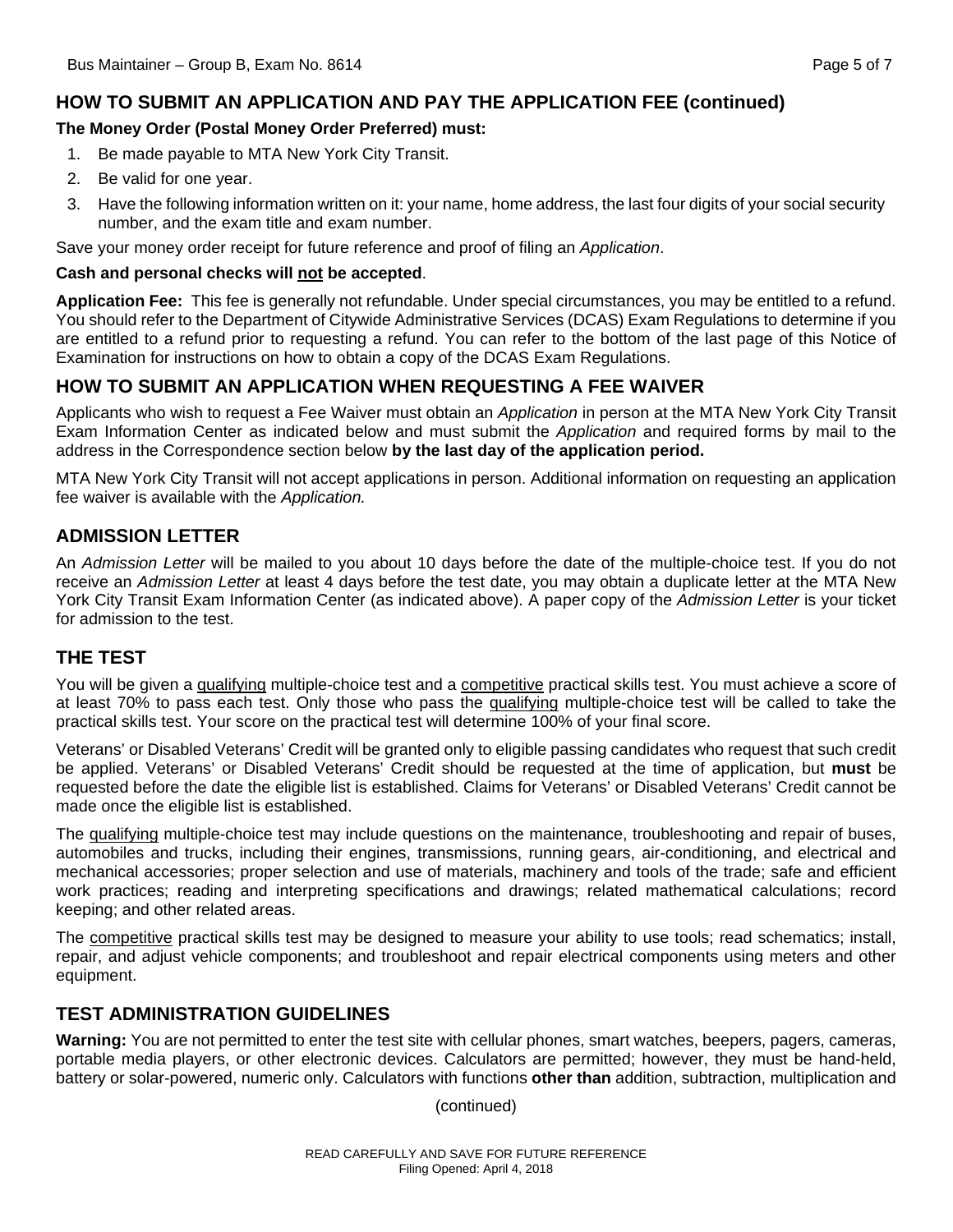# **TEST ADMINISTRATION GUIDELINES (continued)**

division **are prohibited**. Electronic devices with an alphabetic keyboard or with word processing or data recording capabilities such as planners, organizers, etc. are prohibited. If you use any of these devices in the building at any time before, during or after the test, you may not receive your test results, your test score may be nullified, and your application fee will not be refunded. You may not have any other person, including children, present with you while you are being processed for or taking the test and no one may wait inside the test site while you are taking the test.

**Required Identification:** You are required to bring one (1) form of valid (non-expired) signature and photo bearing identification to the test site. The name that was used to apply for the exam must match the first and last name on the photo ID. A list of acceptable identification documents is provided below. If you do not have an acceptable ID, you may be denied testing. Acceptable forms of identification (bring one) are as follows: state issued driver's license, state issued identification card, US Government issued passport, US Government issued military identification card, US Government issued Alien Registration Card, employer identification card with photo, or student identification card with photo.

**Leaving:** You must leave the test site once you finish the test. If you leave the test site after being fingerprinted but before finishing the test, you will not be permitted to re-enter. If you disregard this instruction and re-enter the test site, you may not receive your test results, your test score may be nullified, and your application fee will not be refunded.

# **THE TEST RESULTS**

If you meet the qualifying education and experience requirements and pass the qualifying multiple-choice test and the competitive practical skills test, your name will be placed in final score order on an eligible list and you will be given a list number. You will be notified by mail of your test results. You will be considered for appointment when your name is reached on the eligible list.

## **SPECIAL ARRANGEMENTS**

**Special Test Accommodations:** If you plan to request special testing accommodations due to disability or an alternate test date due to your religious beliefs, follow the instructions included with your *Application* and mail your request to the address found in the "Correspondence Section" below no later than 30 days prior to the scheduled test date.

**Make-Up Test:** You may apply for a make-up test if you cannot take the test on the scheduled test date for any of the following reasons:

- 1. Compulsory attendance before a public body;
- 2. On-the-job injury or illness caused by municipal employment where you are an officer or employee of the City;
- 3. Absence from the test within one week following the death of a spouse, domestic partner, parent, sibling, child or child of a domestic partner where you are an officer or employee of the City;
- 4. Absence due to ordered military duty;
- 5. A clear error for which MTA New York City Transit is responsible; or
- 6. A temporary disability, pregnancy-related, or child-birth-related condition preventing you from taking the test.

To request a make-up test, mail your request with your documentation of special circumstances to the address found in the "Correspondence" section below within 60 days of your scheduled test date or within 90 days following termination of your military duty.

## **ADDITIONAL INFORMATION**

**Promotional Examination:** A promotion examination for this title is being held for eligible MTA New York City Transit employees. The names appearing on the promotion list will be considered first in filling vacancies.

**Training:** Candidates hired as Bus Maintainer – Group B will be required to complete and pass all parts of a training course in bus maintenance operations as a condition of passing probation. If you do not successfully complete this training course, you will be terminated.